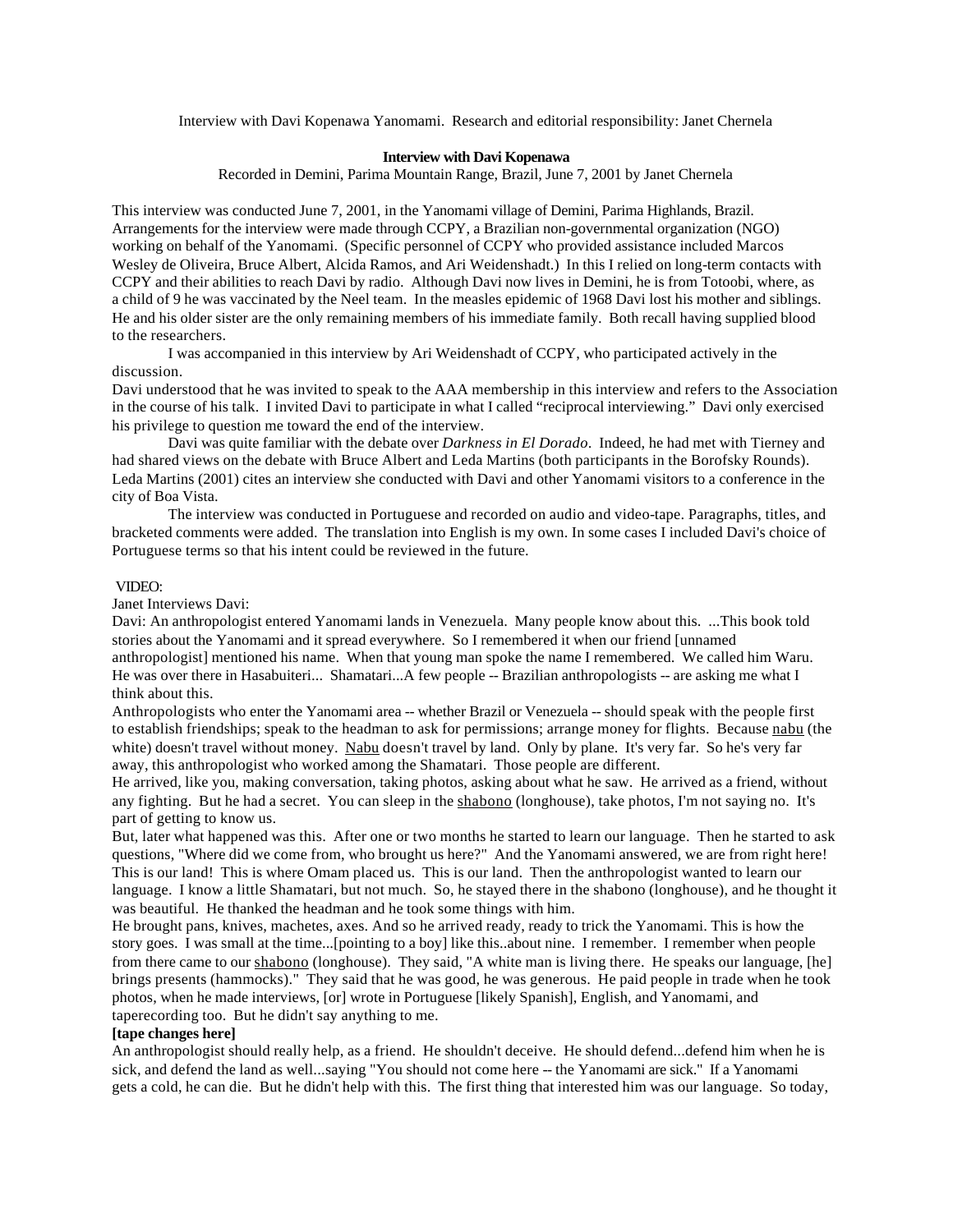we are hearing -- other Yanomami are talking about it -- people from Papiu, Piri, and here. People of Tootobi -- my brothers-in-law -- they also are talking about the American anthropologist who worked in Hasabuiteri. He wrote a book. When people made a feast and afterward a fight happened, the anthropologist took alot of photos and he also taped it (audio). This is how it began. The anthropologist began to lose his fear -- he became fearless. When he first arrived he was afraid. Then he developed courage. He wanted to show that he was brave. If the Yanomami could beat him, he could beat them. This is what the people in Tootobi told us. I am here in Watorei, but I am from Tootobi. I am here to help these people. So I knew him. He arrived speaking Yanomami. People thought he was Yanomami. There was also a missionary. He didn't help either. They were friends. That's how it was.

He accompanied the Yanomami in their feasts...taking [the hallucinogen] ebena, and after, at the end of the feast, the Yanomami fought. They beat on one anothers' chests with a stone, breaking the skin. This anthropologist took photos. And so he saved it, he "kept" the fight. So, after, when the fight was over, and the Yanomami lay down in their hammocks, in pain, the anthropologist recorded it all on paper. He noted it all on paper. He wrote what he saw, he wrote that the Yanomami fought. He thought it was war. This isn't war, no! But he wrote without asking the people in the community. You have to ask first. He should have asked, "Yanomami, why are you fighting? You are fighting, hitting your very brother." He should have helped us to stop fighting. But he didn't. He's no good. I will explain.

The nabu [whites] think that every type of fighting is war. But there are three kinds of fighting [as follows]. **Ha'ati kayu** [titles were added later]. The chest fight to relieve anger ("briga de peito para passar raiva"). Let's say your relatives take a woman. So you get angry. The Yanomami talk and form a group to fight against the other group that took the woman. So they make a feast. They call him [the relative that took the woman.] They hold him and use this club [gesturing to indicate a length about a foot long] to hit him on the chest. This club [-striking] is not war. It's struggle ("luta"). So, let's say this guy took my woman. I become his enemy. So I hit him here [pointing] to chest]. I want to cause him pain. He can hit me too. This club is not war. It's to get rid of a mess in the community. Then there's the headman. What does the headman do? He says, "OK, you have already fought. Now stop this." So they stop. This fight doesn't kill anyone.

Janet: what is this fight called?

Davi: Ha'ati kayu.

Xeyu. There's another kind of fight. Let's say I have a friend who speaks badly of me. He might say I'm a coward, or he might say I'm no good. So he has to fight my relatives, my family. I have ten brothers. So I can decide whether he's a man, whether he has courage. So we call friends from other shabono (longhouse)s and set a date. We go into the forest and make a small clearing for the fight, so people can see that we are angry. We take this weapon -- it's a long stick -- about 10 ms long. So everyone is there. I'm here, and the enemy is there. Everyone is ready to hit. When I hit the enemy he hits me as well. My brother hits his brother and his brother hits mine back. This is how we fight [two lines with people fighting in pairs].

J: How does it end?

D: When everyone is covered with blood -- heads bloodied, everyone beaten. So the headman says, 'OK, enough. We've already shed blood. So, it's over. This isn't war either, no.

J: What is it called?

D: Xeyu.

J: It's not war. But it includes one group lined up on one side, and another on the other -- yes?

D: Yes. One group of brothers or the members of a shabono in one line and the other brothers in another line. D: Then there is another kind of fight with a club that's about a meter long -- Genei has one. Everyone gathers and stands in the center of the shabono. The enemy comes over. But again the headman is there. He says, 'you can't hit here, you can't hit here [showing] -- you can only hit here -- in the middle of the head. It doesn't kill anyone. Yaimu, Noataiyu, Nakayu, Wainakayu, Bulayu. But if you hit in the wrong place, he can die. So, if this happens, a brother will grab an arrow and go after the one who killed his brother. They will both die -- the first with club, the second with arrow. So, what happens? The relatives of the man killed with the club carry the body to the shabono (longhouse). They take it there. They put it in the fire, burn it, gather the ashes and remaining bones and pound them into powder. They put the ash in a calabash bowl. His father, his mother, his brothers, all of his relatives sit there at the edge of the fire, crying. So the warrior thinks. If they have ten warriors, all angry, they are going to avenge the death. So the father may say, "Look, they killed my son with a club, not with arrow."\* He can stop the fighting right there and then. Or, he can say, "Now we will kill them with arrows." Then they would get all their relatives and friends from the shabono and nearby communities. They make a large feast, bringing everyone together. We call this Yaimu, Noataiyu, Nakayu, Wainakayu, Bulayu. Then they get beiju [manioc bread]; they offer food to everyone. Everyone is friends -- the enemies are way over there. Then they leave together. The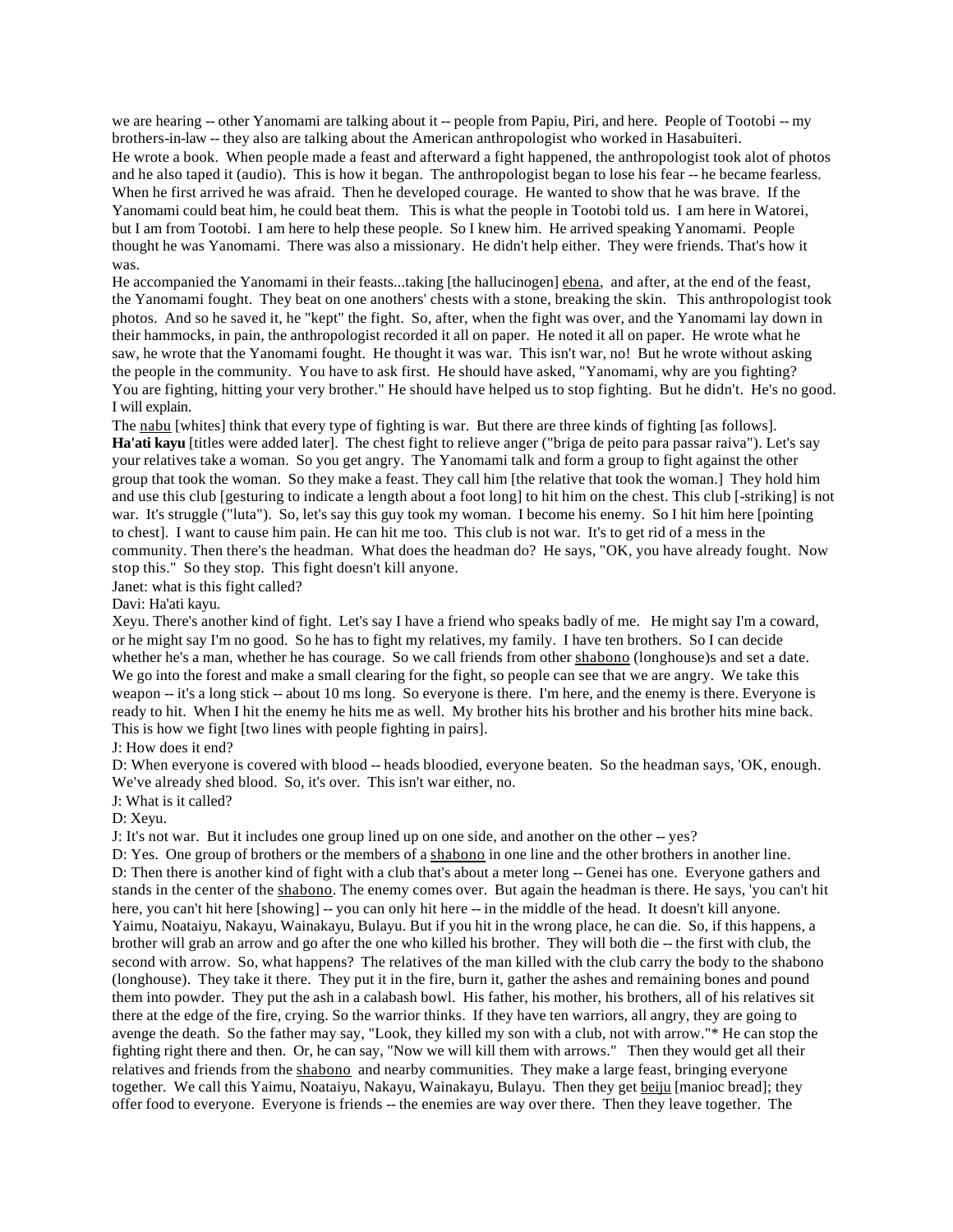women stay in the house, and the warriors leave to make war (os guerreros sai para guerrilhar). They cover themselves in black paint [using sorva mixed with charcoal]. This is war. This is war: Waihu, Ni'aiyu. Waihu, Ni'aiyu, Niaplayu, Niyu aiyu.

Then, at about nine or ten o'clock at night they start walking. These warriors are going to sleep at about 5 AM. In the forest they make a small lean-to of saplings. The next day they leave again. They are nearing the enemy. After tomorrow they are there. They don't arrive in the open -- they sneak up on the shabono (longhouse). They move in closer about 3 or 4 in the morning. The enemies are sleeping in the shabono (longhouse). The warriors arrive just as the sun is coming up. This is 'fighting with arrows' -- Waihu, Ni'aiyu, Niaplayu, Niyu aiyu. These are war -- war with arrows, to kill. He [the enemy] can be brother, cousin, uncle.

Janet: Is it vengeance?

Davi: It is vengeance.

Davi: So this Chagnon, he was there. He was accompanying. He took photographs, he recorded on tape, and he wrote on paper. He wrote down the day, the time, the name of the shabono (longhouse), the name of the local descent group. He put down these names. But he didn't ask us. So we are angry. He worked. He said that the Yanomami are no good, that the Yanomami are ferocious. So this story, he made this story. He took it to the United States. He had a friend who published it. It was liked. His students thought that he was a courageous man, an honest man, with important experience.

Janet: What is the word for courageous?

Davi: Waiteri. He is waiteri because he was there. He is waiteri because he was giving orders. [INT] He ordered the Yanomami to fight among themselves. He paid with pans, machetes, knives, fishooks.

Janet: Is this the truth or this is what is being said?

Davi: It's the truth.

Janet: He paid directly or indirectly?

Davi: No, he didn't pay directly. Only a small part. The life of the indian that dies is very expensive. But he paid little. He made them fight more to improve his work. The Yanomami didn't know his secret.

Janet: But why did he want to make the Yanomami fight?

Davi: To make his book. To make a story about fighting among the Yanomami. He shouldn't show the fights of the others. The Yanomami did not authorize this. He did it in the United States. He thought it would be important for him. He became famous. He is speaking badly about us. He is saying that the Yanomami are fierce, that they fight alot, that they are no good. That the Yanomami fight over women.

Janet: It is not because of women.

Davi: It's not over women that we go to war.

Janet: It's not over women that one goes to war with arrows?

Davi: It's not over women that we go to war with arrows. It is because of male warriors that kill other male

warriors. Janet: to avenge the death?

Davi: to avenge.

Davi: So now I think that the Yanomami should no longer accept this. The Yanomami should not authorize every and all anthropologist who appears. Because these books already came out in public.

I ask if he has message.

Davi: I don't know the anthropologists of the United States. If they want to help, if ...you whites use the judicial process ..

Janet: Would you like to send a message to the American Anthropology Association?

Davi: I would like to speak to the young generation of anthropologists. Not to the old ones who have already studied and think in the old ways. I want to speak to the anthropologists who love nature, who like indigenous people -- who favor the planet earth and indigenous peoples. This I would like. This is new, clean, thinking. To write a new book that anyone would like, instead of speaking badly about indigenous peoples. There must be born a new anthropologist who is in favor of a new future. And the message I have for him is to work with great care. If a young anthropologist enters here in Brazil or Venezuela, he should work like a friend. Arrive here in the shabono (longhouse). He should say, "I am an anthropologist; I would like to learn your language. After, I would like to teach you." Tell us something of the world of the whites. The world of the whites is not good. It is good, but it is not all good. There are good people and bad people. So, "I am an anthropologist here in the shabono (longhouse), defending your rights and your land, your culture, your language, don't fight among yourselves, don't kill your own relatives."

We already have an enemy among us -- it is disease. This enemy kills indeed. It is disease that kills. We are all enemies of disease. So the anthropologist can bring good messages to the Indian. They can understand what we are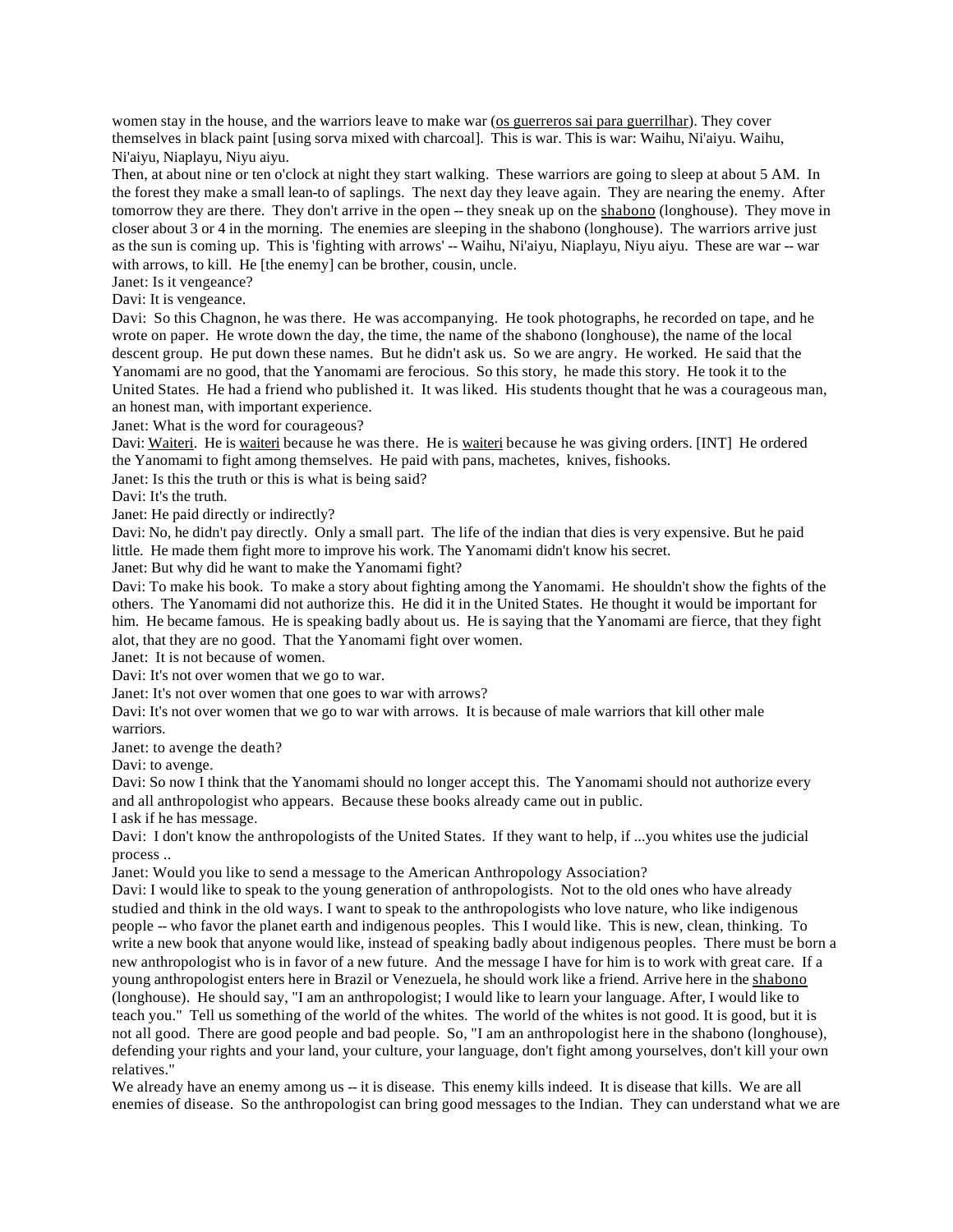doing, we can understand what they are doing. We can throw out ideas to defend the Yanomami, even by helping the Yanomami understand the ways of the whites to protect ourselves. They cannot speak bad of the Yanomami. They can say, "The Yanomami are there in the forest. Let's defend them. Let's not allow invasions. Let's not let them die of disease." But not to use the name of the indian to gain money. The name of the Indian is more valuable than paper. The soul of the Indian that you capture in your image is more expensive than the camera with which you shoot it. You have to work calmly. You have to work the way nature works. You see how nature works. It rains a little. The rain stops. The world clears. This is how you have to work, you anthropologists of the United States. I never studied anything. But I am a shaman, hekura. So I have a capacity to speak in Yanomami and to speak in Portuguese. But I can't remember all the Portuguese words.

Ari: You have to be clear, this is important.

Davi: To repeat, Chagnon is not a good friend of our relatives. He lived there, but he acted against other relatives. He had alot of pans. I remember the pans. Our relatives brought them from there. They were big and they were shallow. He bought them in Venezuela. When he arrived [at the village], and called everyone together, he said, [Yanomami]..."That shabono, three or four shabonos," as if it were a ball game. "Whoever is the most courageous will earn more pans. If you kill ten more people I will pay more. If you kill only two, I will pay less." Because the pans came from there. They arrived at Wayupteri, Wayukupteri, and Tootobi. Our relatives came from Wayupteri and said, 'This Chagnon is very good. He gives us alot of utensils.' He is giving us pans because we fight alot. Janet: They killed them and they died?

Davi: Yes. Because they used poison on the point of the arrow. This isn't good. This kills. Children cried; fathers, mothers, cried. Only Chagnon was happy. Because in his book he says we are fierce. We are garbage. The book says this; I saw it. I have the book. He earned a name there, Watupari. It means king vulture -- that eats decaying meat. We use this name for people who give alot of orders. He smells the indians and decides where he will land on the earth. He ordered the Yanomami to fight. He never spoke about what he was doing.

Davi: And, the blood. If he had been our friend he would not have helped the doctor of the United States. He would have said, you can go to the Yanomami. The Yanomami don't kill anyone -- only when you order them to. Chagnon brought the doctors there, he interpreted because the Yanomami don't speak English. When the doctor requested something he translated it. So when the doctor wanted to take blood, Chagnon translated it. But he didn't explain the secret. We didn't know either -- no one understood the purpose of giving blood; no one knew what the blood had inside it. ...

After, the missionaries who lived in Totoobi spoke to my uncle, my father-in-law. He said, "Look, this doctor would like to take your blood; will you permit it?" And the Yanomami said, "Yes." He agreed because he would receive pans -- pans, machetes.

Janet: But he didn't explain why?

Davi: The Yanomami was just supposed to give blood and stand around looking. He didn't talk about malaria, flu, tuberculosis, or dysentery. He said nothing about these things. But he took alot of blood. He even took my blood. With a big bottle like this. He put the needle here [pressing the veins of his inner arm]; put it here, the rubber tube over here. He took alot! I was about nine or ten. He arrived there in Totoobi with the doctor. Chagnon translated. The missionaries, Protestants, lived there in Totoobi. They camped there. They slept there. And they ordered us to call other relatives: there were three shabono (longhouse)s. They called everyone together. Husband, wife, and children, altogether. They always took the blood of one family together. They took my mother's blood. They took my uncle's blood. My father had already died. And me. And my sister. She remembers it too. It was a bottle -- a big one -- like this. He put a needle in your arm and the blood came out. He paid with matihitu -- machete, fishhooks, knives. The doctor asked him to speak for him. He translated. He would say, "Look, this doctor wants you to allow him to take your blood." And the Yanomami understood and allowed it. The missionaries who lived there hardly helped. They were mimahodi, innocents.

Janet: The law controls this now.

Davi: Nobody can do this anymore. So now we are asking about this blood that was taken from us without explanation, without saying anything, without the results. We want to know the findings. What did they find in the blood -- information regarding disease? What was good? Our relatives whose blood was taken are now dead. My mother is dead; our uncles, our relatives have died. But their blood is in the United States. But some relatives are still alive. Those survivors are wondering -- 'What have the doctors that are studying our blood found? What do they think? Will they send us a message? Will they ask authorization to study and look at our blood?' I think that Yanomami blood is O positive. Is it useful in their bodies? If that's the case, and our blood is good for their bodies - - then they'll have to pay. If it helped cure a disease over there, then they should compensate us. If they don't want to pay, then they should consider returning our blood. To return our blood for our terahonomi. If he doesn't want to return anything, then lawyers will have to resolve the issue. I am trying to think of a word that whites do...sue. If he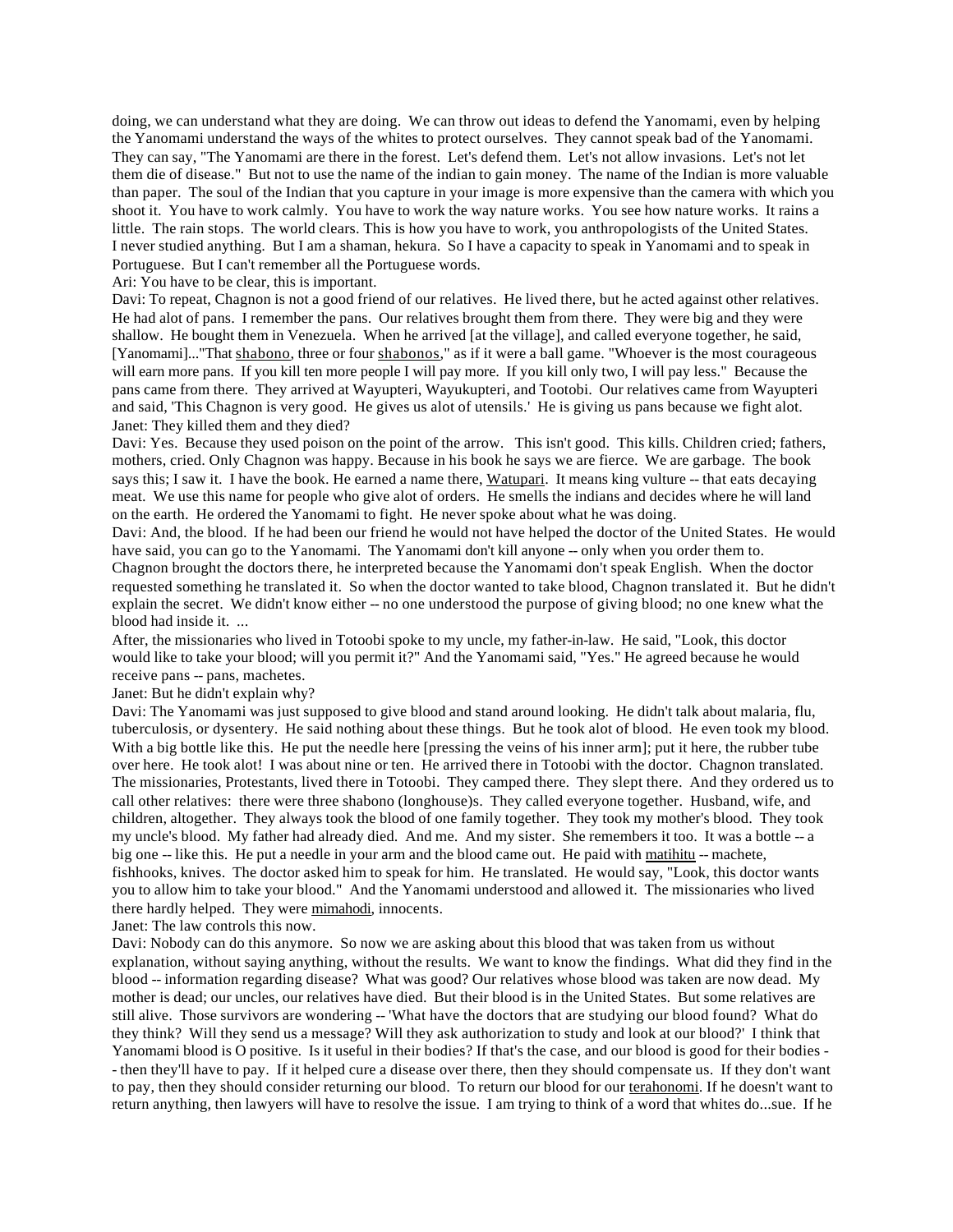doesn't want to pay, then we should sue. If he doesn't want a suit, then he should pay. Whoever wants to use it, can use it. But they'll have to pay. It's not their blood. We're asking for our blood back. If they are going to use our blood then they have to pay us.

Janet: I don't know where it is. It may be in a university.

Davi: The blood of the Yanomami can't stay in the United States. It can't. It's not their blood.

Janet: So this is a request for those who have stored the blood?

Davi: I am speaking to them. You take this recording to them. You should explain this to them. You should ask them, "What do you Nabu think?" In those days no one knew anything. Even I didn't know anything. But now I am wanting to return to the issue. My mother gave blood. Now my mother is dead. Her blood is over there. Whatever is of the dead must be destroyed. Our customs is that when the Yanomami die, we destroy everything. To keep it, in a freezer, is not a good thing. He will get sick. He should return the Yanomami blood; if he doesn't, he [the doctor] and his children will become ill; they will suffer.

Janet: Were there repercussions in the area of medical services after this book came out?

Davi: No. FUNAI used to bring in vaccines. When they stopped the government health agency, FUNASA, took over. Now it's [the NGO] URIHI. They are itinerant and they bring vaccines to all the shabonos. They have ten posts in the region. Each post has an employee.

Janet: Are these services only on the Brazilian side of the border?

Davi: Only in Brazil.

Janet: Is that why Yanomami from Venezuela frequent the URIHI posts?

Davi: Yes. Here we have a chief. The president of Brazil. He is bad. But he is also good. He provides a little money for us to get medicines. He provides airplanes and nurses to bring vaccinations and treatments from Boa Vista all the way here. The Brazilian government is now helping -- somewhat. It's not very much, but it is something. We in Brazil are very concerned about our Venezuelan relatives. Because over there people are dying -many people -- from malaria, flu.

Ari: I am referring to the epidemic of measles in 1968. I am asking Davi if this began before or after the arrival of Neel and Chagnon.

Davi: I think it began before their arrival. Many were dying. After they took blood, many died. So this missionary went to Manaus, Kitt. He went to Manaus and there his daughter became ill with measles. She picked up measles in Manaus. At first they didn't know it was measles. They took a plane from Manaus to Boa Vista and from there to Totoobi. She arrived sick there, all three -- father, mother and child. Then they realized that it was measles. So they asked us to please stay away from them. He said, "If you get measles you will all die. Please stay far away." They had no vaccine in those days. A Yanomami entered to greet her and he ordered the Yanomami to leave. But he had already caught it. So then the missionary spoke to us all, saying, "Look, you can't come to our house because my daughter is ill with measles. Stay in your house." It didn't accomplish anything. The disease spread. It went to the shabono. Everyone began to get sick, and to die. Three [nearby] shabonos -- each of them with people ill and dying. My uncle was the first to die. Then my mother died. Another sister, uncle, cousin, nephew. Many died. I was very sick but I didn't die. I think Omam protected me to give this testimony. My sister and I remained. Janet: Your uncle died, your nephew, your mother...

Davi: uncle, nephew, mother, relatives...So, later [when the road opened], we died also. This place was part of Catrimani. When the road [BR 210, Perimetral Norte] was open, there were MANY people here. Most died then of measles. Only a few survived [he recalls the names of the survivors] -- only ten men survived. I was here [working with FUNAI at the time], we brought vaccines for the measles epidemic then. These things happened in our land. Ari: ...[Inaudible].

Davi: FUNAI didn't take care of us before the road opened.

Janet: What years are we discussing?

Davi: 1976, no 1975.

Ari: The road went from the Wai Wai to the mission at Catrimani.

Davi: They had roads BR 210-215.

Ari: After it was closed the forest reclaimed the road.

Janet: When was it closed?

Davi: After the invasion of the garimpeiros.

Janet: Did the garimpeiros come in this far by road?

Davi: Yes. We would try to stop them. I once got everyone together to go to the road with bows and arrows to block the entrance. I said, this isn't a place for miners. We won't allow it. I said if you want to mine, it had better be far from here, because if you stay here you will die here. Our warriors are angry. So they left. I invented all that so they would leave and they did. So they passed by. There were more than 150 -- more people than we had.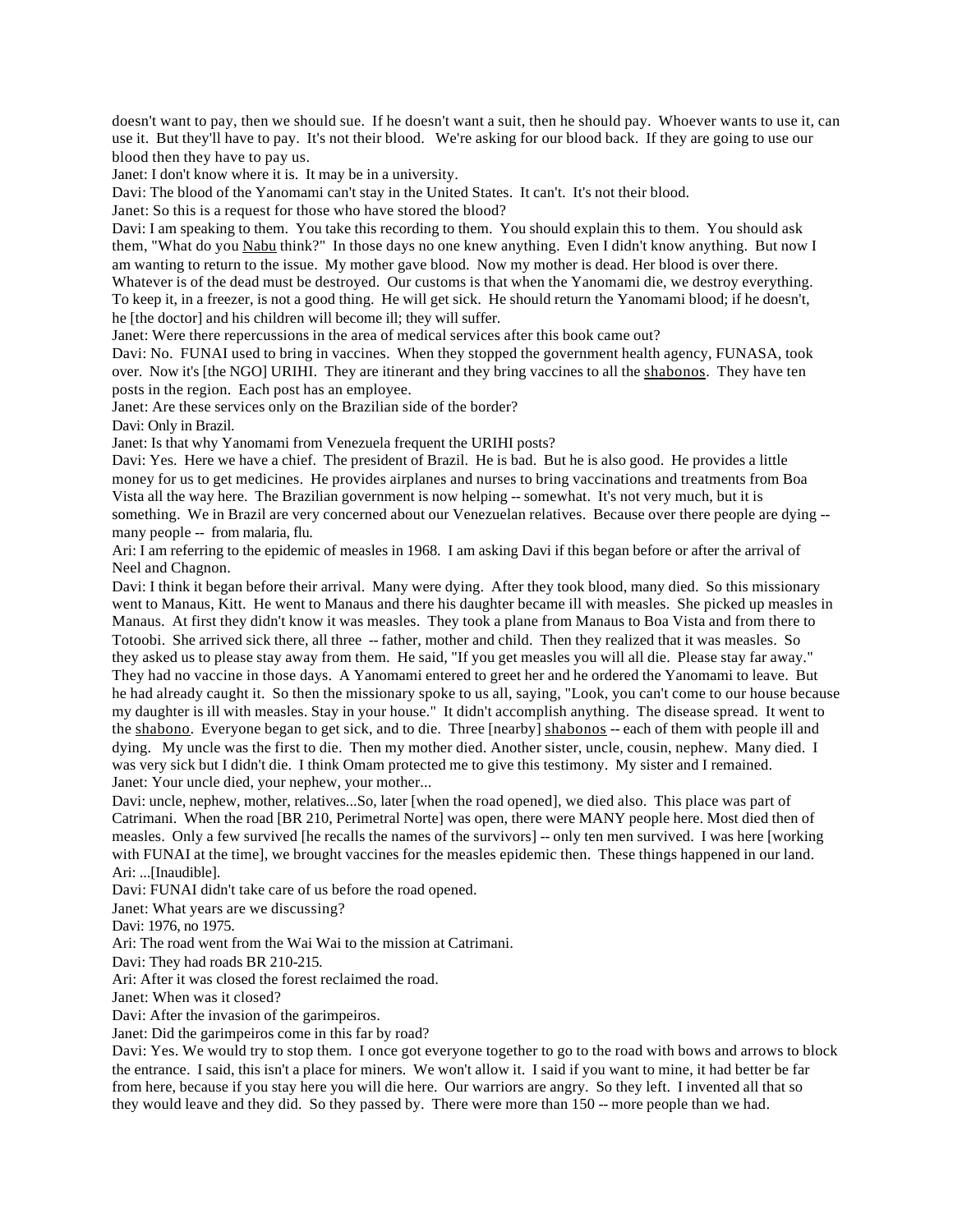Janet: Is there a word for "guerrilhero" in Yanomami? Davi: Yes, waiteri. Janet: Waiteri means warrior. Ari: ...[inaudible]. Davi: Yes; waiteri is courageous, brave. Those that aren't are horebu. Janet: And that means..? Davi: Scared, fearful, weak. Janet: Do these concepts have power still today? Davi: No. This fight isn't going on any more. But we are still waiteri. No one controls us. Here, we control ourselves. And there are some warriors. There's one over there in Ananebu. A waiteri is there in Ananebu. In the forest. Here, at home [in THIS shabono (longhouse)], we are all cowards.

Davi Interviews Janet:

Davi: I want to ask you about these American anthropologists. Why are they fighting among themselves? Is it because of this book? Is this book bad? Did one anthropologist like it and another one say it's wrong? Janet: First, in the culture of anthropologists there is a type of fighting. This fight comes out in the form of publications. One anthropologist says, 'things are like this,' the other one says, 'no, things are like this.' So, after Chagnon's book came out he received many criticisms from other anthropologists. Some said, this should not be called war. Just what you said. But Chagnon provided a definition of war and continued to use that word. This was one of the criticisms made by other anthropologists. After this there were others, and these debates went on in the publications and in conferences. In the year 1994 there was a conference in which anthropologists debated the anthropology of Chagnon and others among the Yanomami. In 1988-89, when there was a struggle over demarcation of Yanomami lands and the Brazilian government favored demarcation in island fragments, the anthropologists of Brazil criticized Chagnon's image of the Yanomami as "fierce," saying it served the interests of the military in limiting Yanomami land rights. At that time the American Anthropological Association did not have explicit ethical guidelines. At that point they formed a committee to develope guidelines for ethical fieldwork and a committee of human rights. Now, with the book by Tierney and the support of anthropologists who have had criticisms of Chagnon, the issue was brought before the Association. This raises questions about the ethical conduct of anthropologists.

Davi: But the anthropologists will resolve this problem?

Janet: They will demand that anthropologists conform to the norms of the newly revised ethics. They will explicitly clarify the obligations of the anthropologists.

Ari: In 1968 when Chagnon worked, there was no code of ethics of the Association.

Davi: What about the taking of blood?

Janet: Performing any experimentation has been controlled by the medical profession since 1971. It is now prohibited to involve people in experiments without their explicit authorization. They must be made completely aware of the advantages and disadvantages, and all purposes. They must decide whether they will agree or disagree to participate. Nowadays, this consent has to be in writing or taped.

Davi: This Yanomami blood is going to stay there? Or will they return the blood?

Janet: I don't know. It must be in a blood bank, perhaps at the University of Michigan.

Ari: Chagnon [once] proposed an exchange between the Universidade Federal of Roraima and the University of California at Santa Barbara. He was proposing a collaboration in human genetics with a graduate student in biology. She worked with DNA. He invited her there. Her name is Sylvana Fortes. She is now doing a doctorate at FIUCRUZ in Rio de Janeiro. Another issue in this dispute is Darwinian evolutionism. Is this the idea of the impact of the environment on man?

Davi: I don't like this, no. I don't like these anthropologists who use the name of the Yanomami on paper, in books. One doesn't like it. Another says its wrong. For us Yanomami, this isn't good. They are using our name as if we were children. The name Yanomami has to be respected. It's not like a ball to throw around, to play with, hitting from one side to another. The name Yanomami refers to the indigenous peoples of Brazil and Venezuela. It must be respected. This name is authority. It is an old name. It is an ancient name. These anthropologists are treating us like animals -- as they would fish or birds. Omam created us first. We call him Omam. He created earth, forest, trees, birds, river, this earth. We call him Omam. After him, he called us Yanomami [Yan-Omam-i?]. So it must be respected. No one uses it on paper to fight -- they have to respect it. It is our name and the name of our land. They should speak well of us. They should say, "These Yanomami were here first in Brazil and Venezuela." They should respect us! They should also say that we preserve our land. Yanomami knows how to conserve, to care for their lands. Yanomami never destroyed the earth. I would like to read this. Speaking well of Omam, and of the